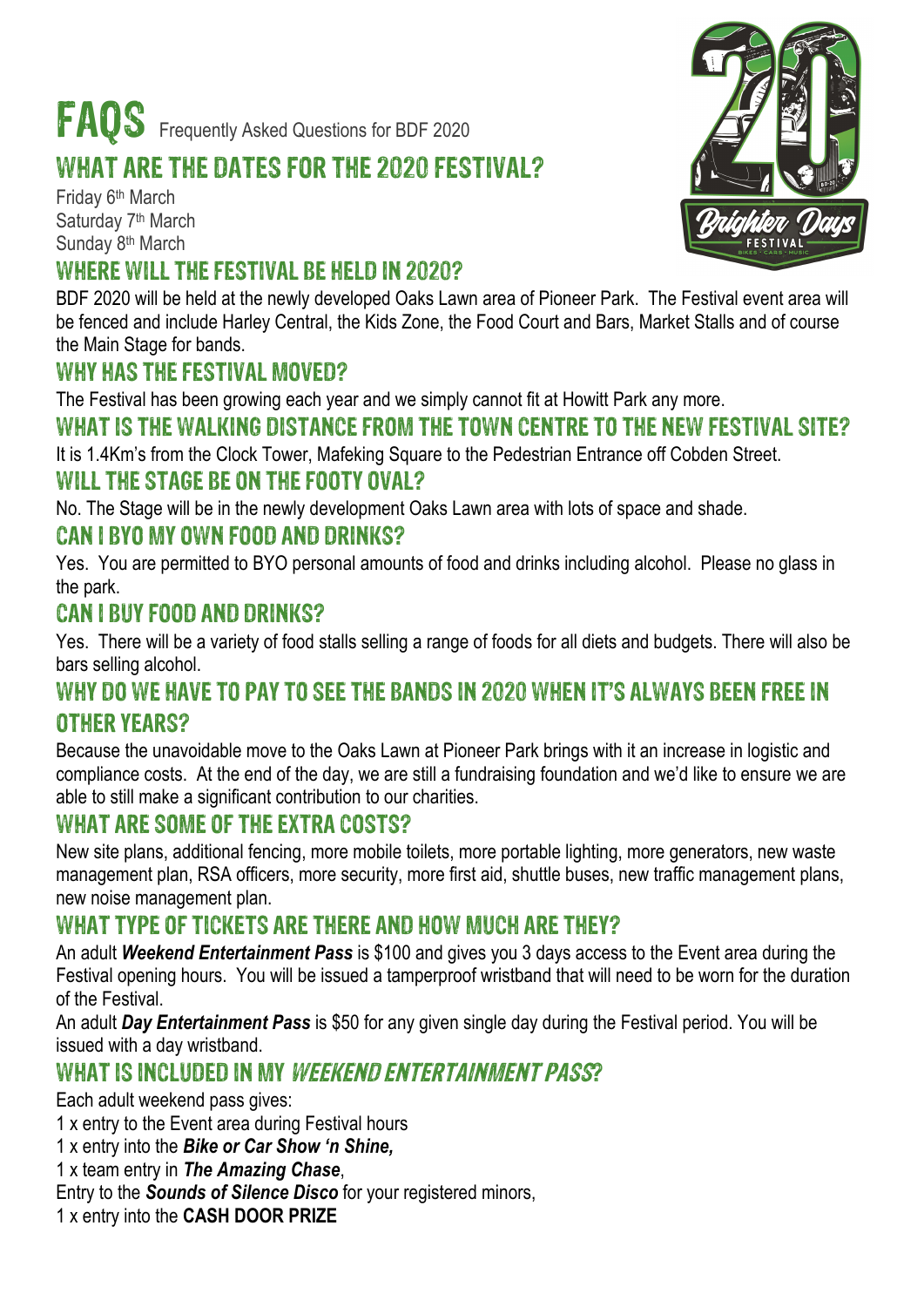## DO I STILL NEED TO BUY INDIVIDUAL TICKETS FOR THE OTHER EVENTS LIKE THE COOPER CARD RUN AND BABES LUNCH ETC?

Yes. You will still need to purchase separate tickets for the

*Cotton Ball Run*, *Cooper Card Run*, *Cruise for a Cure*, *Babes Lunch.*

### DO I NEED TO BUY ENTERTAINMENT PASSES FOR MY CHILDREN?

No. All minors (under 18 years old) are free of charge, however must be accompanied by a responsible adult. For our statistics, please register your kids for their free 'minor' wristbands when purchasing Adult tickets.

#### WHEN WILL THE ENTERTAINMENT PASSES AND EVENT TICKETS GO ON SALE?

We hope to have all tickets for sale online by 1<sup>st</sup> November 2019.

#### DO I NEED TO PRE-PURCHASE MY ENTERTAINMENT PASS ONLINE?

We encourage you to pre-purchase your entertainment pass as it will assist us greatly with planning and budgeting. There will be capacity limits on the *Cooper Card Run* and the *Babes Lunch* as per previous years. Subject to availability, all ticket types can be purchased from the event site during Festival hours.

#### I'VE ORDERED MY ENTERTAINMENT PASS AND EVENT TICKETS ONLINE, HOW DO I

#### COLLECT MY WRISTBAND/S?

Head to the onsite box office with a copy of your ticket registration to collect your tamperproof wristband/s. Each adult entertainment pass will require proof of age ID.

*Please Note:* There is no replacement for a lost or stolen wristband; the only way they can be removed is with scissors. Wristbands cannot be transferred to friends.

## WHAT TIME WILL THE GATES TO THE FESTIVAL EVENT AREA OPEN?

Friday 4pm / Saturday 8am / Sunday 8am

#### ARE THERE PASSOUTS?

Once you are wearing your wristband, you may enter and exit the Event area as many times as you like during opening hours. You will need to go through the bag check area each time you enter the event area.

#### WHAT FORM OF ID WILL I NEED AT THE FESTIVAL?

18+ you will need either a current valid Australian Driver's Licence (with photo), a current Passport, Government Issued Proof of Age card, International Driver's Licence (must contain a photograph). Minors (under 18) will be admitted free but must be accompanied by a responsible over 18 adult to obtain a minor's wristband which must be worn at all times while in the festival event area.

#### WILL THERE STILL BE A RAFFLE?

Yes, we have 4000 tickets for 4 great prizes and raffle tickets will go on sale on 1st Nov 2019.

#### I'VE BOUGHT A RAFFLE TICKET, DO I STILL NEED TO BUY AN ENTERTAINMENT PASS TO

#### COME IN TO SEE THE RAFFLE DRAWN?

Thank you for supporting us with a raffle ticket purchase and good luck! Yes, you will still need to have purchased either a Weekend Entertainment Pass or a Sunday Day Entertainment Pass to enter the Event area for the raffle draw.

## DO I NEED TO BE PRESENT AT THE FESTIVAL TO WIN A PRIZE IN THE RAFFLE?

No, you do not need to be present to win. All winners notified by telephone.

But wouldn't it be great to be there and hear your name called out!?!

## DO YOU STILL NEED VOLUNTEERS? AND IF SO, WHAT JOBS ARE THERE?

YES! This is still the same festival that we know and love dedicated to raising funds for children's charities. We still need volunteers to do all the same jobs that we've needed in the past – like raffle ticket and merchandise sales, with some extras like Car Park attendant and RSA Officers. Volunteers registration and position details will be release as soon as possible.